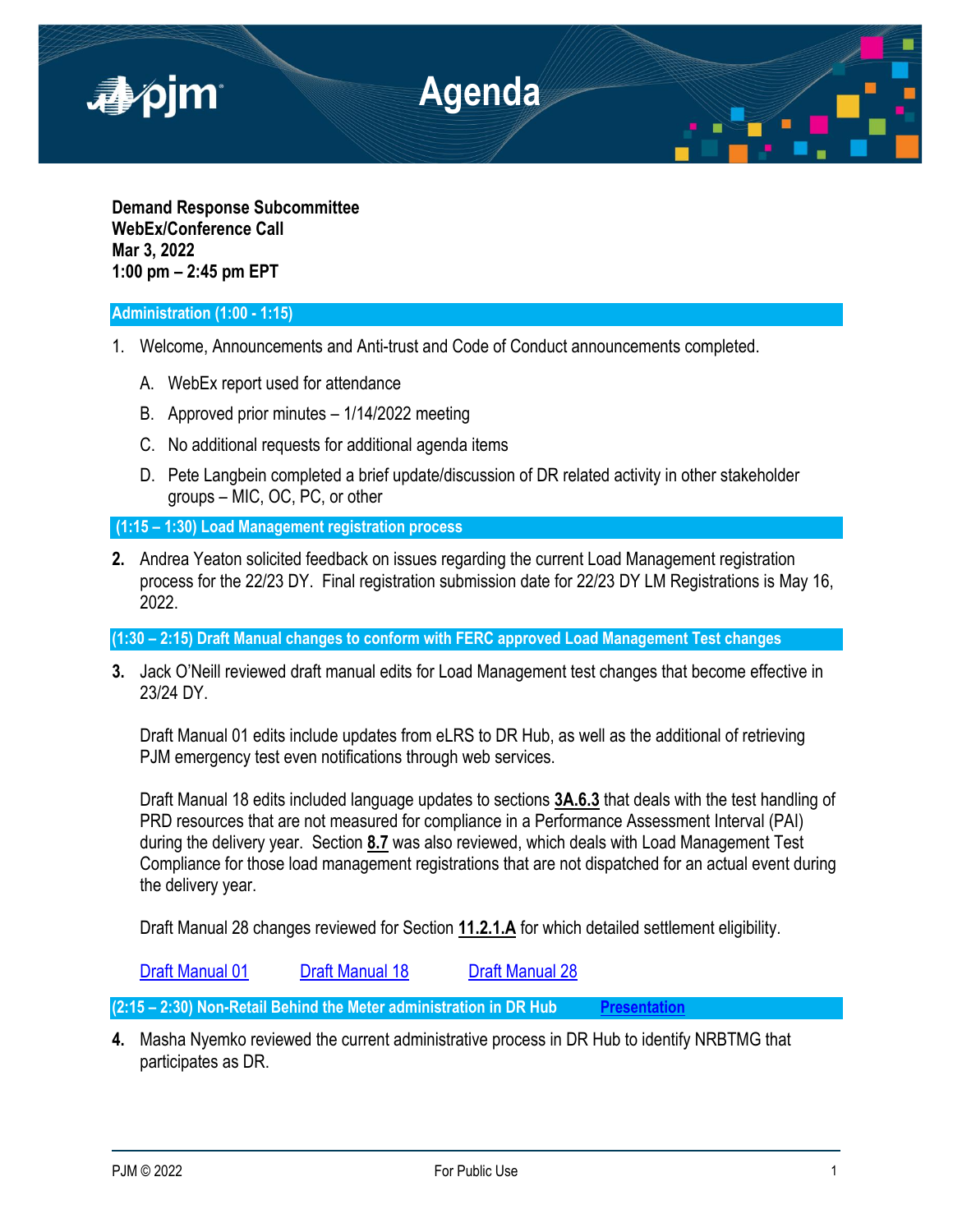

## **(2:30 – 2:45) 2021 DER that participates as DR to reduce load report [Report](https://pjm.com/-/media/committees-groups/subcommittees/drs/2022/20220303/20220303-item-05-2021-der-annual-report.ashx)**

**5.** Masha Nyemko reviewed the recently published annual report and highlighted significant observed. The report summarizes the DER (Generators and Batteries) resources located behind the meter which operate to reduce load as DR in the PJM wholesale markets.

## **Future Agenda Items**

**Future Meeting Dates**

Participants will have the opportunity to request the addition of any new item(s) to the agenda of a future meeting.

1:00 p – 4:00 p

Thursday 4/7/2022 1:00 p – 4:00 p

Monday 5/9/2022 9:00 a – 12:00 p Author: Shane Watts

| <b>Last Name</b> | <b>First Name</b> | Company                                           | <b>Sector</b>               |
|------------------|-------------------|---------------------------------------------------|-----------------------------|
| Langbein         | Pete              | PJM Interconnection, LLC                          | <b>DRS Chair</b>            |
| Watts            | Shane             | PJM Interconnection, LLC                          | <b>DRS Secretary</b>        |
| Anders           | David             | PJM Interconnection, LLC                          | None                        |
| Anthony          | Jason             | KORenergy, Ltd.                                   | <b>Other Supplier</b>       |
| <b>Benchek</b>   | Jim               | American Transmission Systems, Inc.               | <b>Transmission Owner</b>   |
| <b>Brooks</b>    | Royce             | Old Dominion Electric Cooperative                 | <b>Electric Distributor</b> |
| Campbell         | <b>Bruce</b>      | EnergyConnect, Inc.                               | <b>Other Supplier</b>       |
| Colaresi         | Chandra           | <b>Cpower Energy Management</b>                   | None                        |
| Corash           | Richard           | PSEG Energy Resources & Trade LLC                 | Other Supplier              |
| Cornett          | Stephanie         | East Kentucky Power Cooperative, Inc.             | <b>Transmission Owner</b>   |
| Davies           | <b>Steve</b>      | Indiana Utility Regulatory Commission             | None                        |
| Dolan            | Ryan              | Dayton Power & Light Company (The)                | <b>Transmission Owner</b>   |
| Donahue          | Erin              | Enel X North America, Inc.                        | <b>Other Supplier</b>       |
| Donnelly         | Brendan           | NuEnergen, LLC                                    | <b>Other Supplier</b>       |
| Drom             | Richard           | <b>Eckert Seamans</b>                             | None                        |
| Ehrichs          | Lisa              | Duke Energy Business Services LLC                 | <b>Transmission Owner</b>   |
| <b>Elkins</b>    | Rachel            | <b>FirstEnergy Corporation</b>                    | <b>Transmission Owner</b>   |
| Esterly          | Theresa           | PJM Interconnection, LLC                          | None                        |
| Fan              | Zhenyu            | PJM Interconnection, LLC                          | None                        |
| Fee              | George            | AEP Appalachian Transmission Company, Inc.        | <b>Transmission Owner</b>   |
| Fiano            | Anna              | KeyTex Energy, LLC                                | <b>Other Supplier</b>       |
| Filomena         | Guy               | Customized Energy Solutions, Ltd.*                | None                        |
| Foladare         | Kenneth           | Geenex Solar LLC                                  | <b>Other Supplier</b>       |
| Gates            | Terry             | AEP Appalachian Transmission Company, Inc.        | <b>Transmission Owner</b>   |
| Hartman          | Gary              | Talen Energy Marketing, LLC                       | <b>Generation Owner</b>     |
| Hastings         | David             | Market Interconnection Consulting Services (MICS) | None                        |
| Hoatson          | Thomas            | Riverside Generating, LLC                         | <b>Generation Owner</b>     |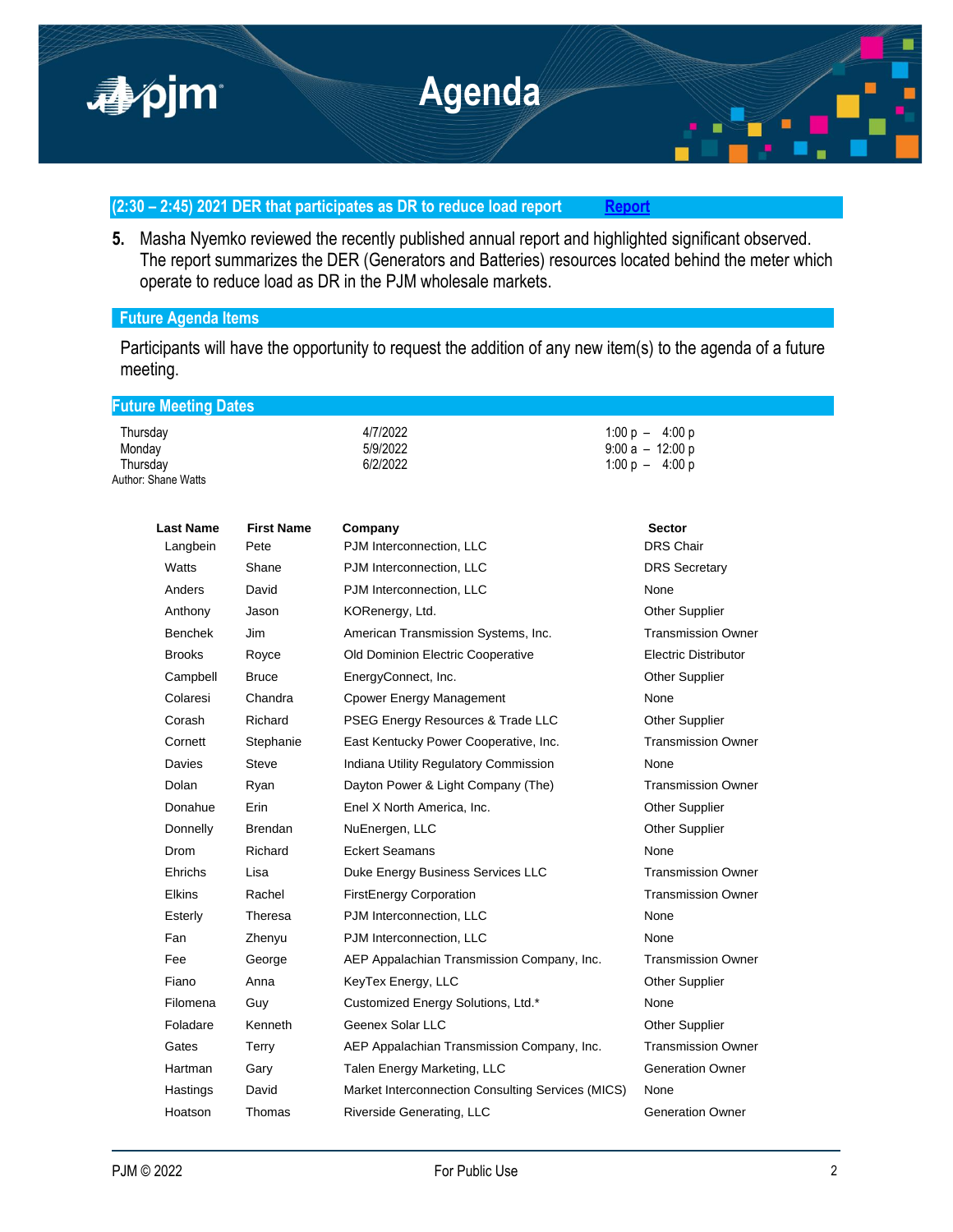

# **Agenda**

| Horning         | Lynn Marie     | Customized Energy Solutions, Ltd.*                            | None                        |
|-----------------|----------------|---------------------------------------------------------------|-----------------------------|
| Hull            | Gerit          | American Municipal Power, Inc.                                | <b>Electric Distributor</b> |
| Hyzinski        | Tom            | <b>GT Power Group</b>                                         | None                        |
| Jardot          | Gina           | <b>Essential Power Rock Springs, LLC</b>                      | <b>Generation Owner</b>     |
| Jett            | William (Bill) | Duke Energy Business Services LLC                             | <b>Transmission Owner</b>   |
| Johnson         | Carl           | Customized Energy Solutions, Ltd.*                            | None                        |
| Johnston        | David          | Indiana Utility Regulatory Commission                         | None                        |
| Kogut           | George         | New York Power Authority                                      | <b>Other Supplier</b>       |
| Long            | Glenn          | PJM Interconnection, LLC                                      | None                        |
| Mabry           | David          | McNees Wallace & Nurick LLC                                   | None                        |
| Mariam          | Yohannes       | Office of the Peoples Counsel for the District of<br>Columbia | End-Use Customer            |
| McAnany         | James          | PJM Interconnection, LLC                                      | None                        |
| McDaniel        | John           | <b>Baltimore Gas and Electric Company</b>                     | <b>Transmission Owner</b>   |
| Meridional<br>e | Kevin          | Jersey Central Power & Light Company                          | <b>Transmission Owner</b>   |
| Midgley         | Sharon         | Exelon Business Services Company, LLC                         | <b>Transmission Owner</b>   |
| Miller          | John           | Commonwealth Edison Company                                   | <b>Transmission Owner</b>   |
| Nyemko          | Masha          | PJM Interconnection, LLC                                      | None                        |
| Ondayko         | <b>Brock</b>   | AEP Appalachian Transmission Company, Inc.                    | <b>Transmission Owner</b>   |
| O'Neill         | Jack           | PJM Interconnection, LLC                                      | None                        |
| Rainey          | John           | Northern Virginia Electric Cooperative                        | <b>Electric Distributor</b> |
| Renfandt        | Adam           | <b>ND</b>                                                     | None                        |
| Richardson      | Terrence       | Duquesne Light Company                                        | <b>Transmission Owner</b>   |
| Rodriguez       | Tomas          | OPSI                                                          | None                        |
| Sasser          | Jonathan       | Customized Energy Solutions, Ltd.*                            | None                        |
| Sorrels         | James          | AEP Appalachian Transmission Company, Inc.                    | <b>Transmission Owner</b>   |
| Sweeney         | Rory           | <b>GT Power Group</b>                                         | None                        |
| <b>Tibbetts</b> | Maeve          | K & L Gates                                                   | None                        |
| Trevino         | Rita           | Siemens Industry, Inc.                                        | <b>Other Supplier</b>       |
| Wehnes          | Kathleen       | Maryland Public Service Commission                            | None                        |
| Wehr            | Christopher    | Metropolitan Edison Company                                   | <b>Electric Distributor</b> |
| Wu              | Fang           | Constellation Energy Commodities Group, Inc.                  | None                        |
| Yeaton          | Andrea         | PJM Interconnection, LLC                                      | None                        |
| Yoder           | Michael        | <b>RTO</b> Insider                                            | None                        |
| Yovanovic<br>h  | Laura          | PJM Interconnection, LLC                                      | None                        |

#### **Antitrust:**

You may not discuss any topics that violate, or that might appear to violate, the antitrust laws including but not limited to agreements between or among competitors regarding prices, bid and offer practices, availability of service, product design, terms of sale, division of markets, allocation of customers or any other activity that might unreasonably restrain competition. If any of these items are discussed the chair will re-direct the conversation. If the conversation still persists, parties will be asked to leave the meeting or the meeting will be adjourned.

#### **Code of Conduct:**

As a mandatory condition of attendance at today's meeting, attendees agree to adhere to the PJM Code of Conduct as detailed in PJM Manual M-34 section 4.5, including, but not limited to, participants' responsibilities and rules regarding the dissemination of meeting discussion and materials.